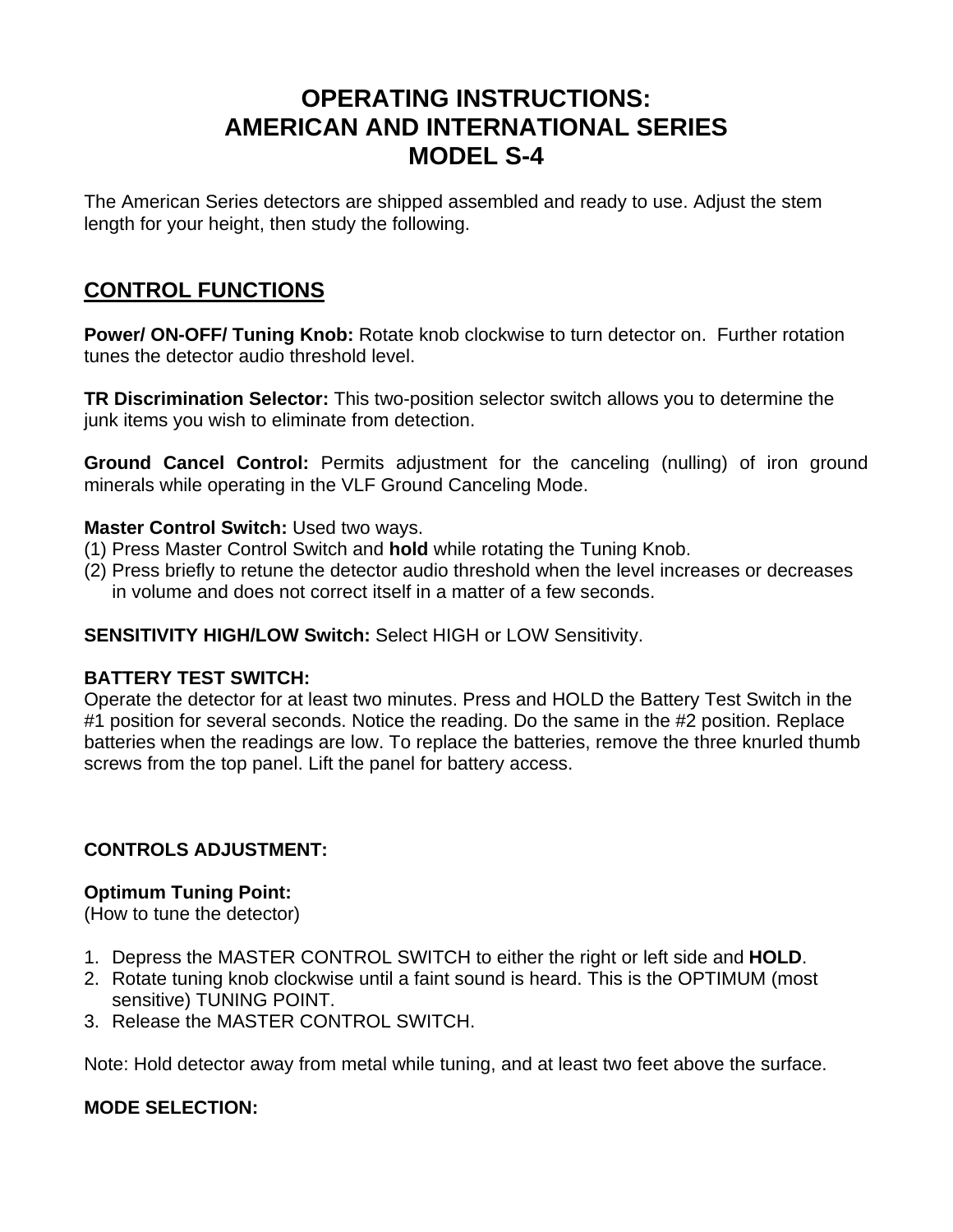**VLF Ground Cancel Mode:** To activate the detector's VLF Ground Cancel Mode, press the Master Control Switch to the left and hold for about two seconds before releasing.

**TR Discriminate Mode:** To activate the detector's TR Discriminate Mode, press the Master Control Switch to the right and hold for about two seconds before releasing.

### **SENSITIVITY SELECTION:**

**Low Sensitivity:** It is suggested that you operate the detector at this setting until you have become very proficient using the instrument. This setting allows operation more easily over mineralized ground and high trash areas.

**High Sensitivity:** This setting gives extra depth when searching in areas of minimal ground minerals.

### **TR DISCRIMINATION SELECTION:**

### **Target Acceptance and Rejection**

When a metallic object is accepted, the detector's speaker or earphone sound will increase from your pre-selected audio threshold level. When a metal object is eliminated (rejected), the sound will decrease or become silent. Some rejected targets will cause the audio to "break up" or sound erratic. The following explains the various **Trash Elimination Settings**:

- 1: Bottlecaps, foil, nails and rusty iron, will be eliminated.
- 2: Pulltabs, bottlecaps, foil, nails and rusty iron will be eliminated. Nickels, rings and many foreign coins and tokens may also be eliminated at this setting. Test typical trash items before operating.

### **VLF Ground Canceling Operation:**

When operating in the VLF mode, the ground canceling adjustment is as follows.

- 1. Set to the Optimum Tuning Point.
- 2. Press the Master Control Switch to the left and **Release.**
- 3. Lower the searchcoil from about waist height toward the ground.
- 4. Listen for an audio change. If the sound decreases, raise the searchcoil and turn the Ground Cancel Control slightly toward increase; press the Master Control Switch to retune and repeat this procedure until there is little or no change in the audio level when lowering the searchcoil. Obviously, if the sound increases the adjustment would be to turn the control toward decrease.

#### **TR OPERATION:**

- 1. Set to Optimum Tuning Point
- 2. Hold the searchcoil about one inch above the surface. Press the Master Control Switch to the right and release.
- 3. Keep the searchcoil level while searching.
- 4. Operate in **Low Sensitivity** for maximum results in mineralized ground.

#### **VLF OPERATION:**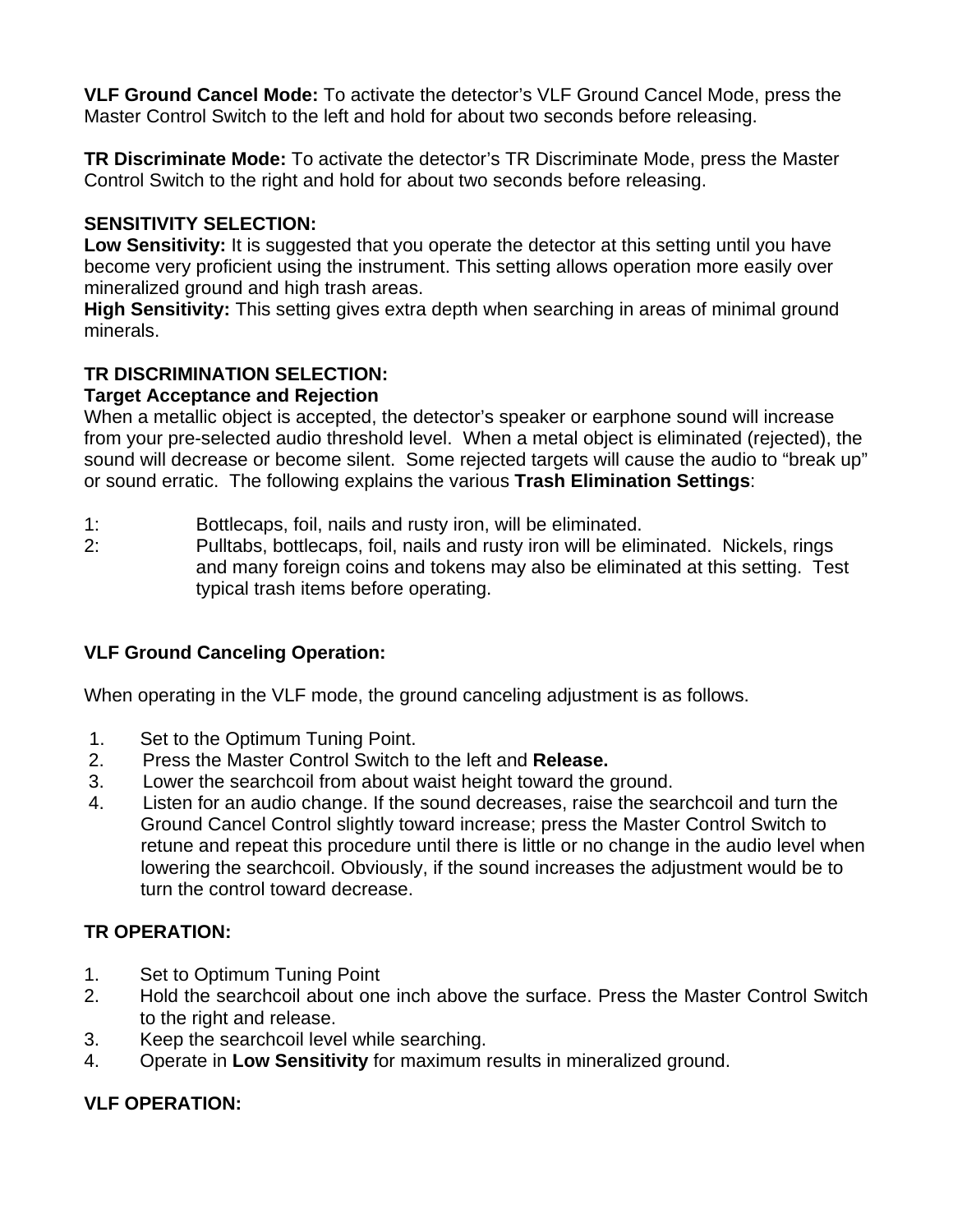- 1. Set to Optimum Tuning Point
- 2. Hold the searchcoil about one inch above the surface. Press the Master Control Switch to the left and release.
- 3. Keep the searchcoil level while searching.
- 4. Operate in **LOW SENSITIVITY** for maximum results in mineralized ground.
- 5. There is no discrimination. This mode is for searching in all-metal only.

## **MAINTENANCE**

- Always remember that your metal detector is a sensitive electronic instrument. It is built to withstand rugged treatment in the outdoors. Use your Garrett detector to the fullest extent possible, and never feel that you have to *baby* it. Yet, always protect the detector and handle it with reasonable care.
- $\cdot$  Try to avoid temperature extremes as much as possible, such as storing the detector in an automobile trunk during hot summer months or outdoors in sub-freezing weather.
- $\cdot$  Keep you detector clean. Always wipe the housing after use, and wash the coil when necessary. Protect your instrument from dust and sand as much as possible.
- Your searchcoil is submersible. The control housing is not! *Never* submerge the control housing and *always protect it* from heavy mist, rain or blowing surf.
- Disassemble the stem and wipe it clean after use in sandy areas.
- ◆ When storing longer that about one month, remove batteries from the detector.

## **REPAIR SERVICE**

- ❖ In case of difficulty, read this Owner's Manual again thoroughly to make certain your detector is not inoperable needlessly. Your dealer may also be able to offer advice.
- When your detector must be returned to the factory for service, always include a letter that describes its problem as fully as possible. Before you return your detector to the Garrett factory, make certain:
- You have checked batteries, switches and connectors. (Check *batteries* especially closely. They are the most common cause of detector "failure".)
- You have checked with your dealer, particularly if you are not familiar with this type of detector.
- $\div$  You have included a note with the detector describing the problems you are encountering with this detector and conditions under which they occur. Make certain to include your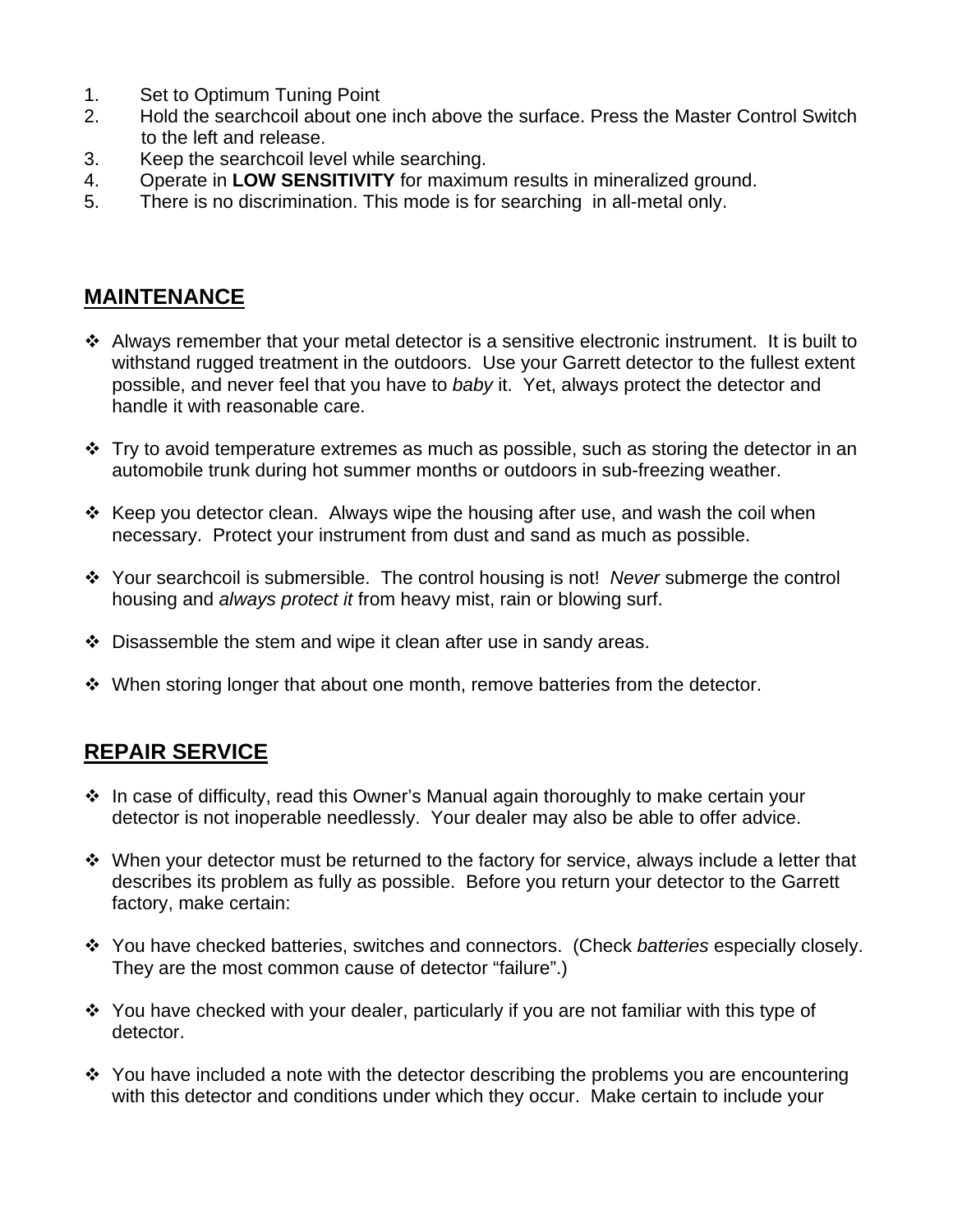name, address and a phone number where you can be contacted between 8:30 a.m. and 4 p.m., Central Time.

- \* You have carefully packed the detector in its original shipping carton or other suitable box. Make certain that proper insulation or packing material is used to keep all parts secure. Do *not* ship stems or headphones unless they are part of the problem. Be certain to return all coils.
- Ship to Garrett Metal Detectors, 1881 W. State St., Garland, TX 75042.
- You can call the Garrett Customer Service Department (800-527-4011) if you have further questions.
- $\cdot \cdot$  Please allow approximately one week for Garrett technicians to examine and repair your detector after they receive it, plus another week for return shipping to you. All equipment will be returned UPS or parcel post unless written authorization is given by you to ship collect by air parcel post, UPS Blue (air) or air freight.

### **MIND YOUR MANNERS**

Filling holes and obeying *no trespassing* signs are but two requirements of a dedicated metal detector hobbyist. A sincere request that Charles Garrett makes to every user of one of his detectors is that each place searched be left in a better condition than it was found. Thousands of individuals and organizations have adopted this formal Metal Detector Operators Code of Ethics:

- I will respect private and public property, all historical and archaeological sites and will do no metal detecting on these lands without proper permission.
- ❖ I will keep informed on and obey all laws, regulations and rules governing federal, state and local public lands.
- $\div$  I will aid law enforcement officials whenever possible.
- ❖ I will cause no willful damage to property of any kind, including fence, signs and buildings and will always fill holes I dig.
- I will not destroy property, buildings or the remains of ghost towns and other deserted structures.
- ❖ I will not leave litter or uncovered items lying around. I will carry all trash and dug targets with me when I leave each search area.
- ❖ I will observe the Golden Rule, using good outdoor manners and conducting myself at all times in a manner which will add to the stature and public image of all people engaged in the field of metal detection.